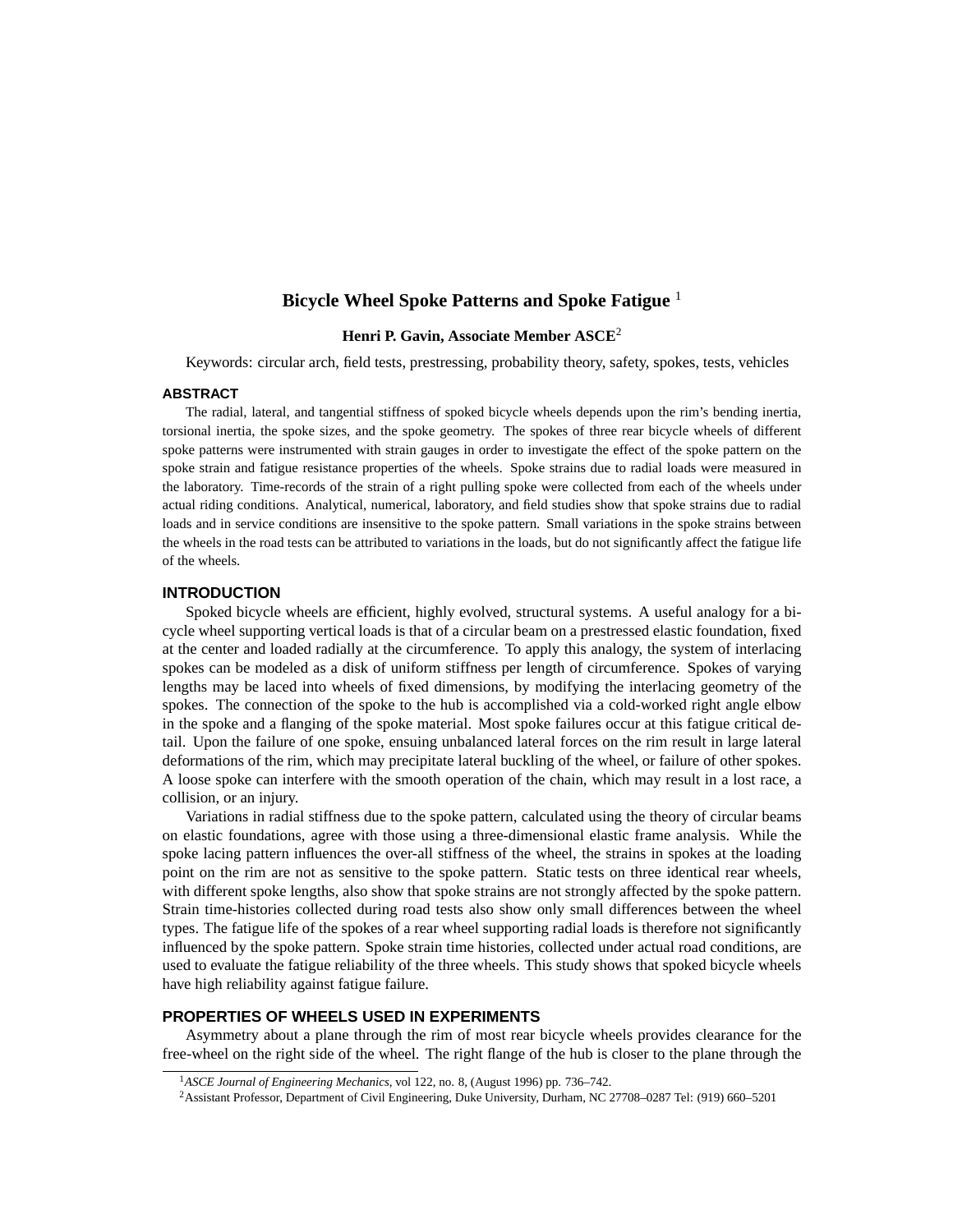rim than is the left flange. The pre-tensioning stresses of the right spokes can be up to three times the pre-tensioning stresses of the left spokes to balance the lateral forces on the rim.

The pattern in which spokes are laced into a wheel affects performance measures such as stiffness, mass, and energy absorption. Wheels with a greater number of spoke crossings have longer spokes which are more tangential to the hub. Figure 1 shows the spokes connected to one hub flange. Wheels are distinguished by the number of times a spoke crosses other spokes: 2X, 3X, and 4X. Radially spoked wheels are designated: 0x. In this study, 2x, 3x, and 4x wheels are compared. These wheels have



**FIG. 1. Spoke lacing geometries: (a)** 2X**; (b)** 3X**; (c)** 4X

equal numbers of "pulling" spokes (which increase in tension under torsional pedaling loads applied at the hub) and "pushing" spokes (which lose tension under torsional pedaling loads).

Bicycle rims are not prismatic, but are periodically perforated by reinforced holes used for the spoke connections. To assess the effective moments of inertia of the rim used in this study, analytical forcedeflection relationships of the bare rim were fit in a least-squares sense to experimental force-deflection data. To evaluate the effective bending moment of inertia about the axis parallel to the axle,  $I_{zz}$ , the bare rim was loaded in diametric compression. The radial deflection,  $\Delta_r$  of a slender circular beam of radius  $R_r$  due to a diametric point load,  $P_r$  was derived as

$$
\Delta_r = \frac{2P_r R_r^3}{E_r I_{zz}} \left(\frac{\pi}{8} - \frac{1}{\pi}\right),\tag{1}
$$

where  $E_r$  is the elastic modulus of the rim. The stiffness of the rim due to out-of-plane loads determined the torsional moment of inertia, J, and the moment of inertia for bending about the radial axis,  $I_{rr}$ . The rim was loaded with different boundary conditions to give an over-determined set of equations for  $I_{rr}$ and J. Specifically, the rim was rigidly fixed at two points and loaded in the  $z$  direction at mid-span as shown in Figure 2. For the case of a semi-circular arch,  $(\theta = \pi/2$  in Figure 2), the principle of virtual work was used to derive the deflection at mid-span,  $\Delta_z$ , due to a out-of-plane load at mid-span,  $P_z$ ,

$$
\Delta_z = \frac{P_z R_r^3}{8} \left[ \frac{1}{E_r I_{rr}} \left( \pi - \frac{4}{\pi} \right) + \frac{1}{GJ} \left( 3\pi - 8 - \frac{4}{\pi} \right) \right],\tag{2}
$$

which is a linear combination of  $1/(E_rI_{rr})$  and  $1/(GJ)$ . For circular arches of other geometries ( $\theta \neq$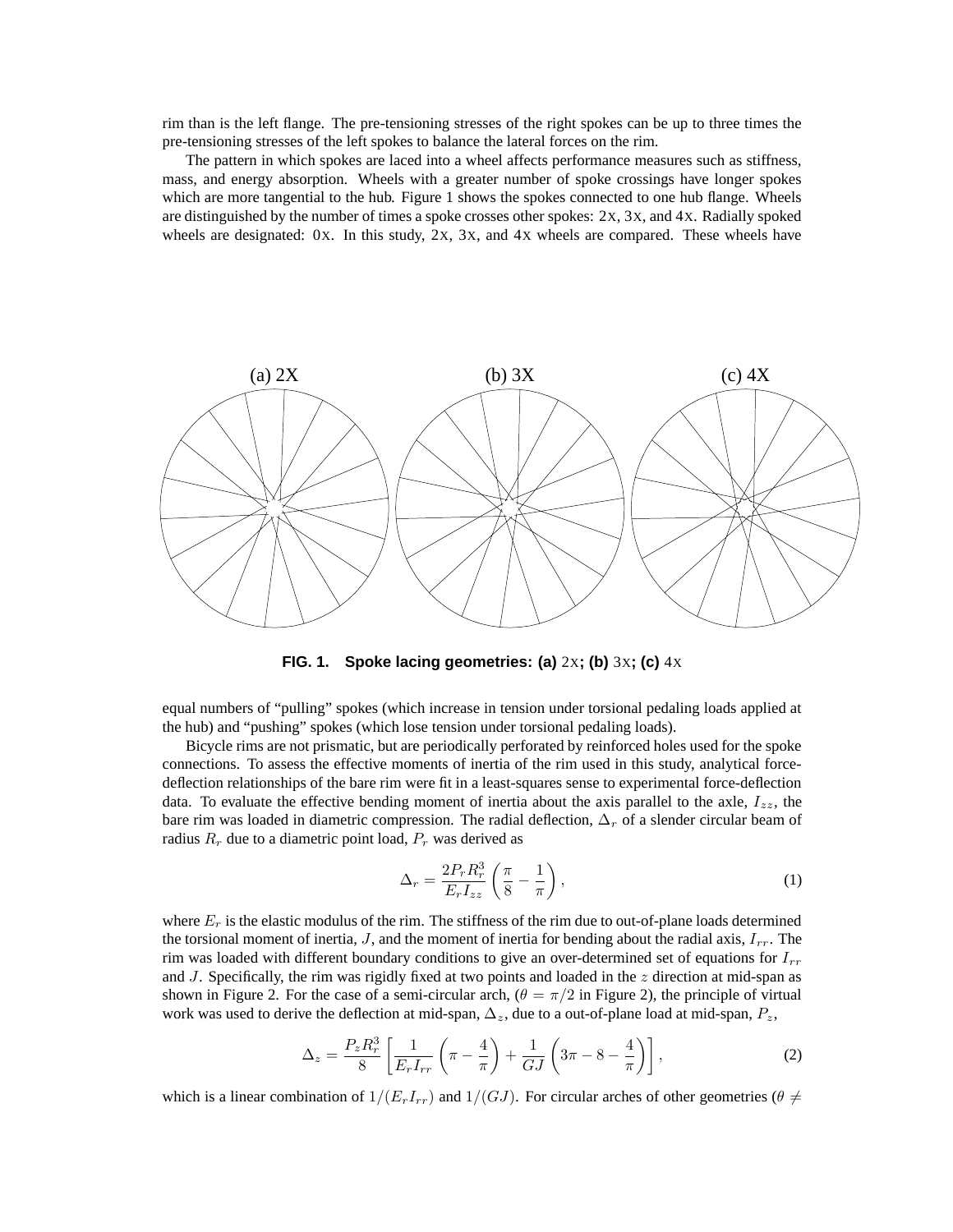

**FIG. 2. Geometry of the out-of-plane rim tests.**

 $\pi/2$ ), the derivation of the deflection due to a mid-span, out-of-plane, point load was carried out using the principle of virtual work via a symbolic mathematics manipulator, and resulted in cubics in  $E_r I_{rr} GJ$ in the numerator and quartics in  $E_rI_{rr}GJ$  in the denominator. This non-linear relation was used to determine coefficients  $g(\theta)$  and  $h(\theta)$  of the linearized approximation:

$$
\Delta_z = P_z R_r^3 \left[ \frac{g(\theta)}{E_r I_{rr}} + \frac{h(\theta)}{GJ} \right],\tag{3}
$$

over a representative range of  $E_r I_{rr}$  and  $GJ$ . For 70  $\text{Nm}^2 \le E_r I_{rr} \le 90$   $\text{Nm}^2$  and 10  $\text{Nm}^2 \le GJ \le$ 50 Nm<sup>2</sup>, values of  $g(\theta)$  and  $h(\theta)$  are given in Table 1. The relative error is defined as unity minus the

|          | $g(\theta)$ | $h(\theta)$ | rel. error |
|----------|-------------|-------------|------------|
| (1)      | (2)         | (3)         | (4)        |
| $\pi/6$  | 0.00638     | 0.000107    | 0.003      |
| $\pi/4$  | 0.02322     | 0.000641    | 0.004      |
| $\pi/3$  | 0.05980     | 0.002391    | 0.003      |
| $\pi/2$  | 0.23354     | 0.018942    | $10^{-7}$  |
| $2\pi/3$ | 0.6005      | 0.0987      | 0.004      |
| $3\pi/4$ | 0.853       | 0.202       | 0.007      |
| $5\pi/6$ | 1.121       | 0.387       | 0.01       |

**TABLE 1. Coefficients for equation 3**

ratio of the linearized approximation to the principle of virtual work solution. The coefficients given in Table 1 result in a uniform approximation over the specified range.

Experiments as described by Figure 2 and diametrical compression experiments were carried out to determine the flexibilities  $\Delta/(PR^3)$ . Figure 3 shows the test data and linear fits for the diametrical case, and cases  $\theta = \pi/3$ ,  $\theta = \pi/2$ , and  $\theta = 2\pi/3$ . The rim was rotated between each of the six tests for each of the four configurations. Stiffnesses were taken as the slopes of the straight-line fits, and are given in Figure 3. This data, Table 1, and Equation (3), lead to least-squares approximations for  $1/(E_rI_{zz})$ ,  $1/(E_r I_{rr})$ , and  $1/(GJ)$ , which give  $E_r I_{zz} = 54.5$  Nm<sup>2</sup>,  $E_r I_{rr} = 82.7$  Nm<sup>2</sup>, and  $GJ = 29.5$  Nm<sup>2</sup> with a coefficient of determination greater than 99%.

The three wheels tested have all properties in common, except the spoke pattern (see Table 2). The spokes are made of 304 stainless steel wire and the rims are made of extruded aluminum.

#### **COMPARISON OF ANALYTIC MODELS FOR RIM-SPOKE-HUB SYSTEMS**

Assuming negligible lateral rim deflections under a radial load, the radial deflection of the rim,  $\Delta_r$ , is related to spoke strain,  $\epsilon$ , by  $\Delta_r = \epsilon L_{eff} / \cos \alpha$ . The effective (deformable) length of the spoke,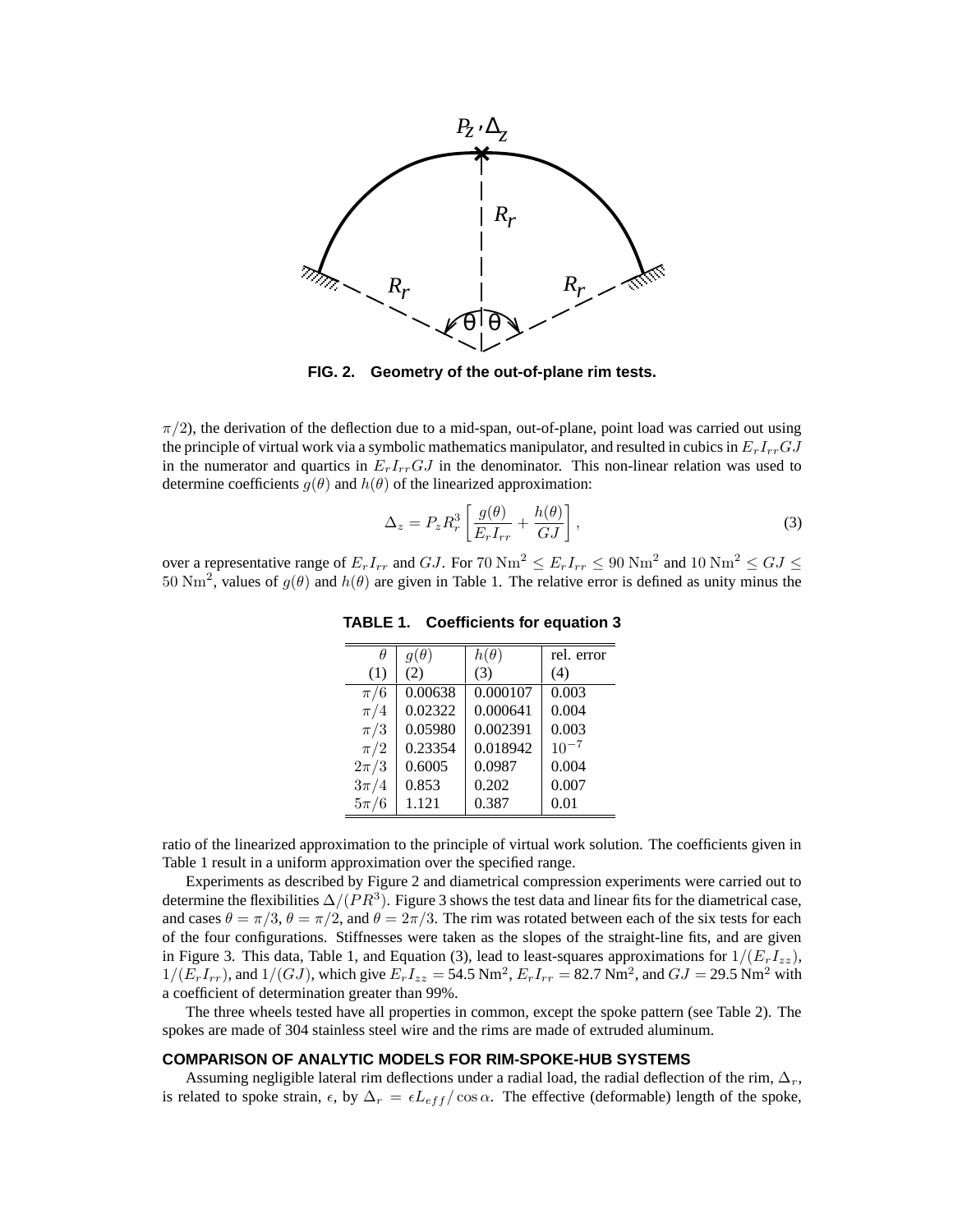

Load (N)



| Property                           | Symbol   | Value               |
|------------------------------------|----------|---------------------|
| (1)                                | (2)      | (3)                 |
| <b>Rim Radius</b>                  | $R_r$    | 309.5 mm            |
| Bending Moment of Inertia          | $I_{zz}$ | $795 \text{ mm}^4$  |
| Bending Moment of Inertia          | $I_{rr}$ | $1200 \text{ mm}^4$ |
| <b>Torsional Moment of Inertia</b> | $\cdot$  | $1139 \text{ mm}^4$ |
| Hub Flange Radius                  | $R_h$    | $22.2 \text{ mm}$   |
| Plane of Rim to Left Flange        | $H_L$    | $36.7 \text{ mm}$   |
| Plane of Rim to Right Flange       | $H_R$    | $14.1 \text{ mm}$   |
| <b>Spoke Diameter</b>              | $D_s$    | $1.83$ mm           |
| Spoke Modulus                      | $E_s$    | 206 GPa             |
| Rim Modulus                        | $E_r$    | 69 GPa              |
| <b>Rim Shear Modulus</b>           | G        | 26 GPa              |
| Number of Spokes                   | $N_{s}$  | 36 spokes           |

**TABLE 2. Common Properties of Wheels**

 $L_{eff}$ , is 14.4 mm less than the length of the spoke to the neutral axis of the rim, L, due to the rigid threaded connection between the spoke and the rim. The angle  $\alpha$  is the inclination of the spoke to the radius of the wheel. For spokes on the right side of the wheel,

$$
\cos \alpha_R = \frac{L_R^2 - H_R^2 + R_r^2 - R_h^2}{2R_r L_R}.
$$
\n(4)

Likewise, for spokes on the left side of the wheel,  $\cos \alpha_L$  can be evaluated by replacing  $L_R$  and  $H_R$ with  $L<sub>L</sub>$  and  $H<sub>L</sub>$  in Equation 4. The subscripts R and L indicate the right and left sides of the wheel. The angle  $\alpha$  reflects an inclination of the spoke both within and out of the plane through the rim. The geometry of a single spoke in relation to the hub and the rim is illustrated in Figure 4.

The theory of circular beams on an elastic foundations has been shown to accurately model the inplane behavior of spoked bicycle wheels (Burgoyne and Dilmaghanian 1993). In the present study, the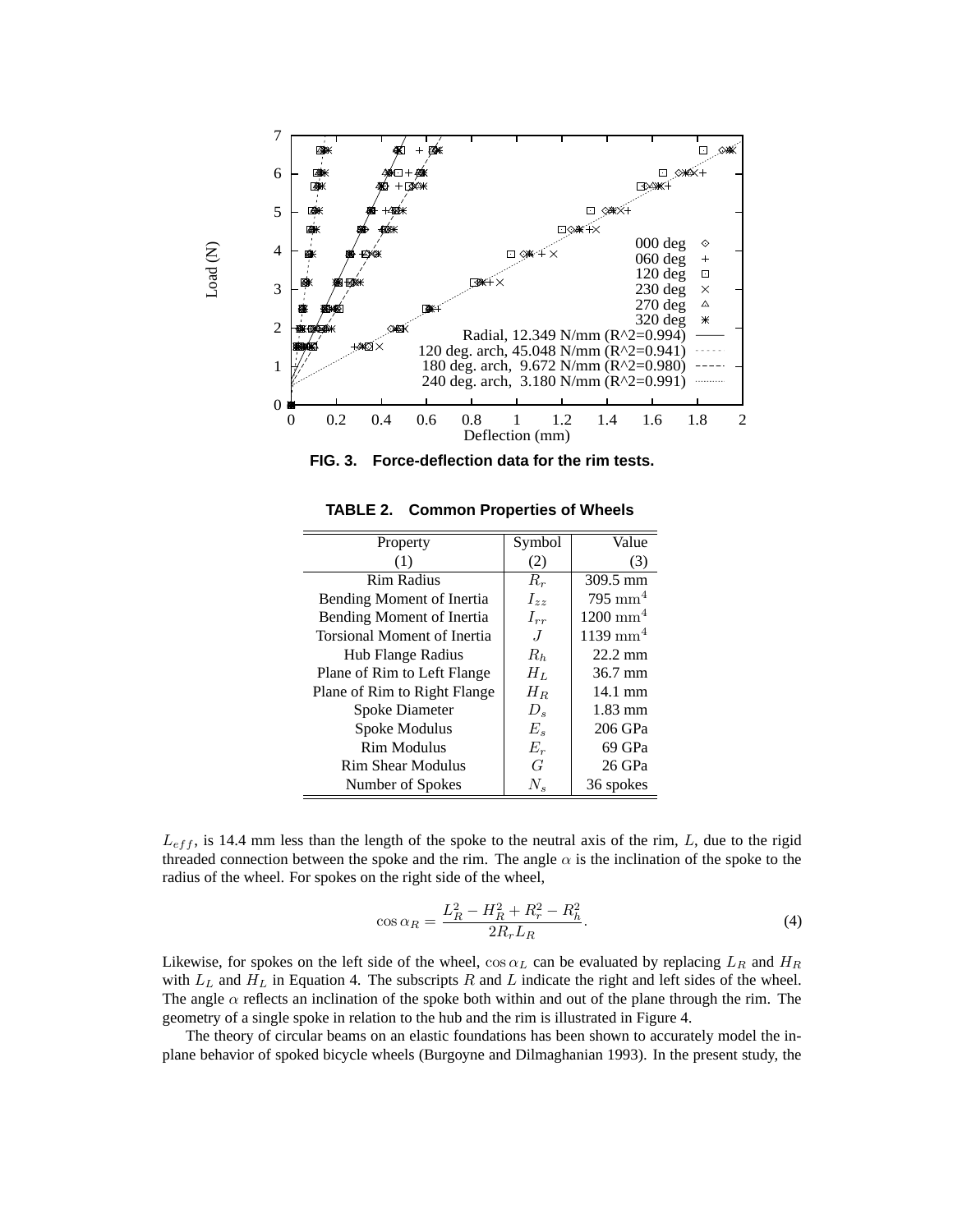

**FIG. 4. Geometry of a spoke in relation to the rim and the hub, in three-dimensions.**

foundation stiffness per unit length of rim circumference,  $k$ , is approximated by

$$
k = \frac{N_s E_s D_s^2}{16R_r} \left( \frac{\cos^2 \alpha_R}{L_{R_{eff}}} + \frac{\cos^2 \alpha_L}{L_{L_{eff}}} \right).
$$
 (5)

The analytic solution adopted in this study for the in-plane deformation of a flexural beam on an elastic foundation, fixed at the center and loaded with a radial point load, is described by M.I. Hetenyi (1956). In Hetenyi's solution, the maximum radial deflection of the rim is:

$$
\Delta_r = \frac{P_r R_r^3}{4\alpha\beta E_r I_{zz}} \left( \frac{2\alpha\beta}{\pi\eta^2} - \frac{\beta \sinh \alpha\pi \cosh \alpha\pi + \alpha \sin \beta\pi \cos \beta\pi}{\eta (\sinh^2 \alpha\pi + \sin^2 \beta\pi)} \right),\tag{6}
$$

where

$$
\eta = \sqrt{\frac{R_r^4 k}{E_r I_{zz}} + 1},\tag{7}
$$

$$
\alpha = \sqrt{\frac{\eta - 1}{2}},\tag{8}
$$

and

$$
\beta = \sqrt{\frac{\eta + 1}{2}}.\tag{9}
$$

The key parameter in Hetenyi's analysis is the ratio of the foundation stiffness to the beam stiffness,  $R_r^4k/(E_rI_{zz})$ . Hetenyi's solution is somewhat more simple to evaluate than an analysis presented by Pippard (1931, 1932) that was adopted in a previous study (Burgoyne and Dilmaghanian 1993). Pippard's analysis is useful in analyzing sparsely spoked wheels, or when computational structural analysis methods are not available. Both analyses approximate the spoke system as an elastic foundation of uniform stiffness per unit length.

To evaluate the approximation given by Equations (4), (5) and Hetenyi's equations, radial wheel stiffnesses from the elastic foundation approximation were compared to those calculated by a threedimensional frame analysis of the rim-spoke-hub system. The first-order elastic frame analysis included out-of-plane bending, axial, and torsional deformation of the rim, and bending deformation of the spokes, since pre-tensioning of the spokes leads to high-friction connections at the rim and hub. In fact, after a period of use, spokes become embedded in the hub flange. Calculated spoke moments were always less than 1% of the rim moments. Torsional, axial, and out-of-plane bending of the rim are not included in the elastic foundation analysis. Different spoke sizes, inertias  $I_{zz}$ , and lacing patters were analyzed. All other wheel parameters were held at the values given in Table 2.

The frame analysis gave 5% to 7% lower radial stiffnesses than did the elastic foundation analysis, as shown in Figure 5. The effect of the spoke pattern is similar in the two analysis methods. For both methods, the 2X wheel is 1.7% more stiff than the 3X wheel, and the 4X wheel is 1.8% less stiff than the 3X wheel. The spoke pattern affects the over-all stiffness more than it affects the spoke strains. For both methods, the spoke strains of the 2X wheel and the 4X wheel are within 1% of the 3X wheel.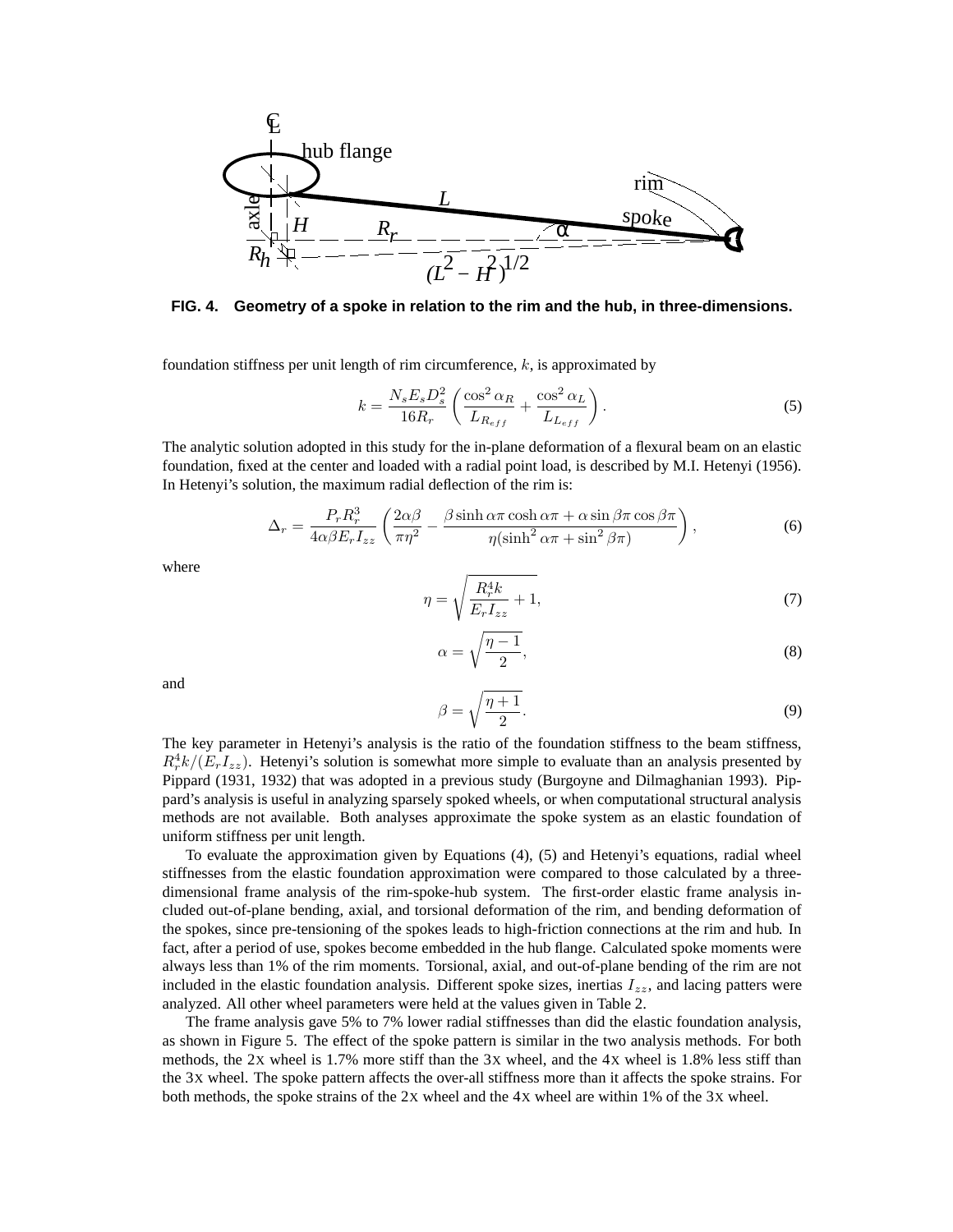

**FIG. 5. Radial stiffness for various bicycle wheel designs. Continuous elastic foundation solution: —–; Elastic frame analysis: - - - -.**

Deflections due to lateral point loads and tangential point loads on the rim were computed using the three-dimensional frame model. The resulting stiffnesses are given in Figures 6 and 7. Wheels with



**FIG. 6. Lateral stiffness for various bicycle wheel designs.**

longer spokes (4X) are more flexible to radial and lateral loads. The 4X wheel is most stiff to tangential (braking and accelerating) loads on the rim. Careful experiments on wheels that were identical except for the spoke pattern, gave similar variations in radial, lateral, and tangential stiffness due to changes in the spoke pattern (Price and Akers 1985).

The strains in spokes adjacent to the loading point do not follow the same trends as do the wheel stiffnesses. The strains in a right pulling spoke were calculated using the three-dimensional elastic model with radial, lateral, and tangential loads applied at the rim-spoke node. The strain sensitivities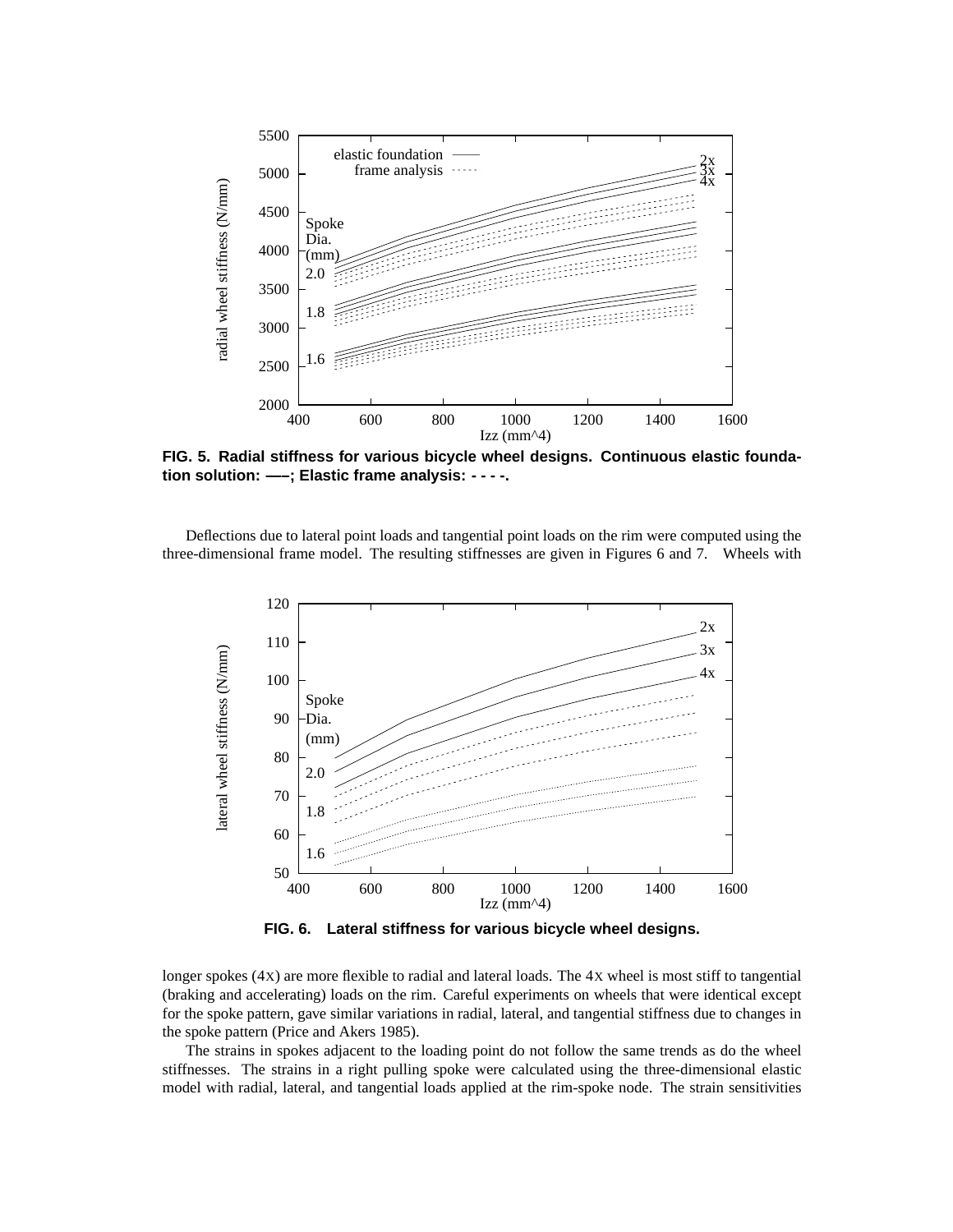

**FIG. 7. Tangential stiffness for various bicycle wheel designs.**

are given in Table 3. Wheel properties are those given in Table 2. Wheels with shorter spokes (2X) have

**TABLE 3. Spoke strains in a right pulling spoke due to radial, lateral, and tangential loads to the rim, via an elastic frame analysis**

| Load       | 2x                 | 3x                 | 4х                 |
|------------|--------------------|--------------------|--------------------|
| Type       | $(\mu \epsilon/N)$ | $(\mu \epsilon/N)$ | $(\mu \epsilon/N)$ |
| (1)        | (2)                | (3)                | (4)                |
| radial     | 0.975              | 0.989              | 0.988              |
| lateral    | 1.128              | 0.887              | 0.811              |
| tangential | 3.124              | 3.151              | 3.183              |

significantly higher spoke strains when lateral loads are applied to the rim. Under radial and tangential loads, wheels with shorter spokes have somewhat lower spoke strains.

## **STATIC SPOKE STRAIN MEASUREMENTS**

Strains in a right pulling spoke from each wheel were measured by a pair of 120Ω strain gauges occupying a single 240 $\Omega$  arm of a Wheatstone bridge, which included a similarly gauged temperature compensation arm. The gages used were Micro-Measurements EA-13-23005-120 gages, with gage grid dimensions of 5.84 mm by 0.56 mm. The temperature compensation gauges were placed on a 10 cm length of spoke which remained unstressed during testing. This gauge configuration was insensitive to bending strains and decreased the resistive heating of the gauges (Gavin 1986). The measurement circuit exhibited micro-volt stability and measurements were accurate to within  $\pm 2\mu\epsilon$ . The circuit sensitivity was determined by the shunt calibration method. The sensitivity was confirmed by a test for the elastic modulus of the compensation arm of the bridge, which resulted in a modulus of 210 GPa (Gavin 1986).

Tests to evaluate the effect of a radial load on the spoke strains were limited to static service load levels. A single radial load applied to the axle ranged from 200 N to 450 N. The gauged spoke was located between the hub and the ground and tests were carried out using wheels with tires inflated to 700 kPa. Figure 8 illustrates the results of the static tests and a linear curve-fit for each wheel type. Each curve-fit was constrained to pass through the origin. The slope of each curve-fit is tabulated in the legend of Figure 8. Spoke lengths are as follows: 2X: 295.4 mm & 293.2 mm; 3X: 301.4 mm  $\&$  299.4 mm; 4x: 308.4 mm  $\&$  306.8 mm. Only minor variations in the spoke-strain sensitivity are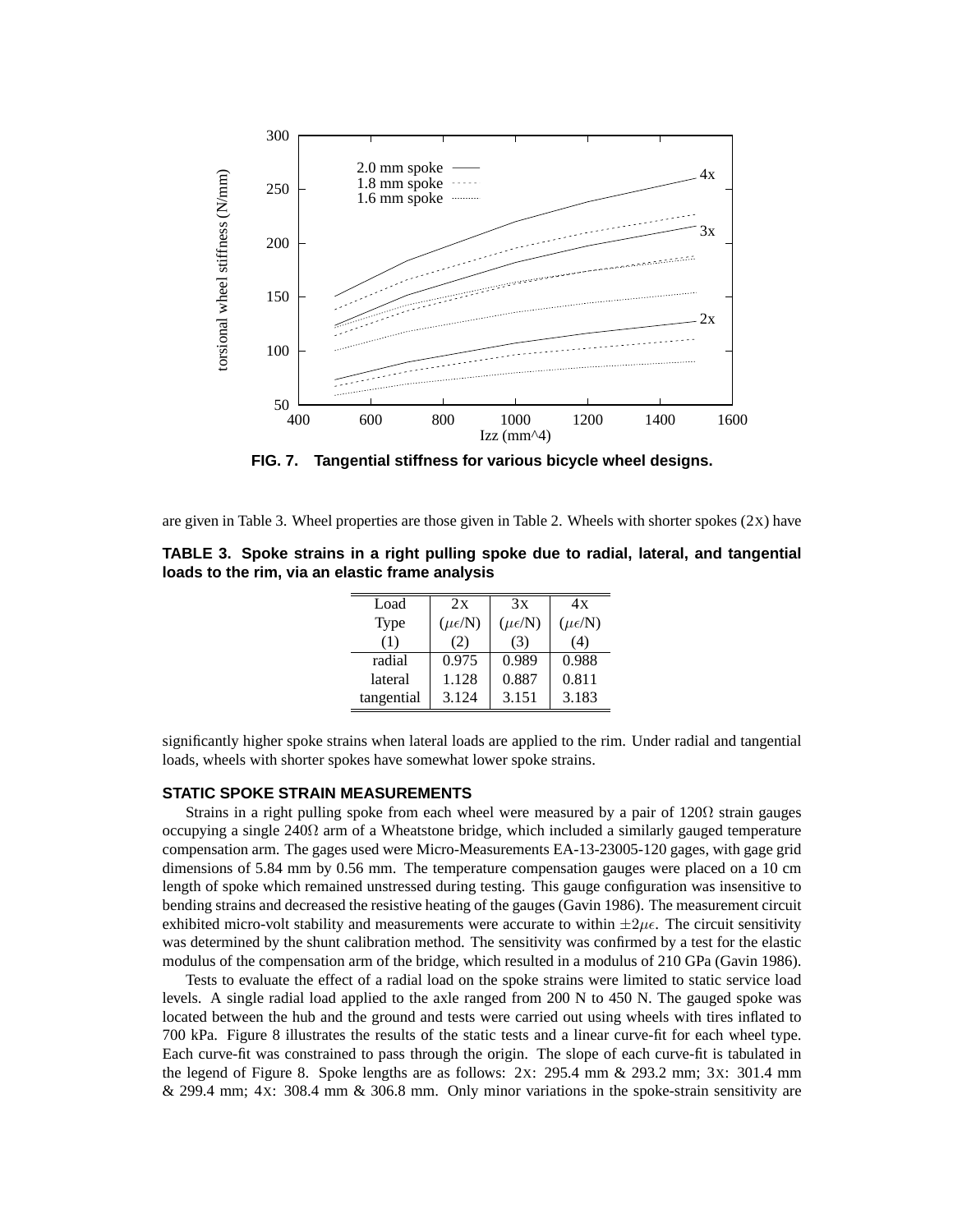

**FIG. 8. Effect of static load and lacing pattern on spoke strain with an ordinary least squares fit to the data.**

observed among the three wheel types. Strains in the 2X wheel are somewhat less than strains in the 4X wheel. The tire transfers forces from the rim to the ground through deformation of, and loss of pre-tension in, the tire walls (Burgoyne and Dilmaghanian 1993). The load-distributing effect of the inflated tire resulted in measured spoke strains that were lower than those given in Table 3. A slight non-linearity is illustrated in Figure 8. Similar non-linear behavior in another study was attributed to slackening of the spokes (Burgoyne and Dilmaghanian 1993). At higher radial loads, spokes lose tension at a decreasing rate per unit radial load. As spokes lose tension, loads are carried to a greater extent by moments in the rim. While these experiments show a slight increase in spoke-strain with spoke length, the analytical methods show a slight reverse trend. Therefore, from laboratory, threedimensional analyses, and analytical solutions, it may only be concluded that static spoke strain due to radial loads are roughly independent of the spoke pattern, for the wheels in this study. Static spoke strains are, however, influenced by the spoke pattern when lateral loads are applied to the rim. In this case, wheels with the shortest spokes have the highest spoke strains.

#### **ROAD TESTS**

Under service conditions, spoke strains respond to lateral (cornering), tangential (accelerating and braking), as well as radial (gravity) loads on the rim. The variability of loading conditions introduces variability in the spoke strain. To collect road test spoke strain records, the strain signal was balanced and amplified by a custom, wheel-borne circuit prior to transmission through carbon/silver slip-rings, in order to mitigate the effects of slip-ring noise. Figure 9 shows the test assembly. The road test circuit was comprised of a 2-arm, 4-gauge Wheatstone bridge, two 240  $\Omega$  precision resistors for bridge completion, an integrated circuit instrumentation amplifier to improve the signal to noise ratio, two micro-potentiometers to balance the Wheatstone bridge and zero the amplifier bias error, a precision shunt calibration resistor, two 9 volt batteries for the amplifier, a 1.3 volt battery for the strain gauges, and micro dip-switches to turn on power to the bridge, amplifier, to select amplifier gains, and to insert the shunt calibration resistor in parallel with the measurement arm of the bridge. Bending of the pedal crankarm was also measured during the road tests with a similar circuit. Shunt calibration was performed before and after collecting data from each wheel. The strain data was transmitted to an instrumentation vehicle via cable, and was recorded in FM on magnetic tape in three 10 minute segments, one for each wheel. The data was subsequently digitized at 500 samples per second for analysis. The same 4 km loop, which included a variety of road conditions, was covered three times for each wheel. In an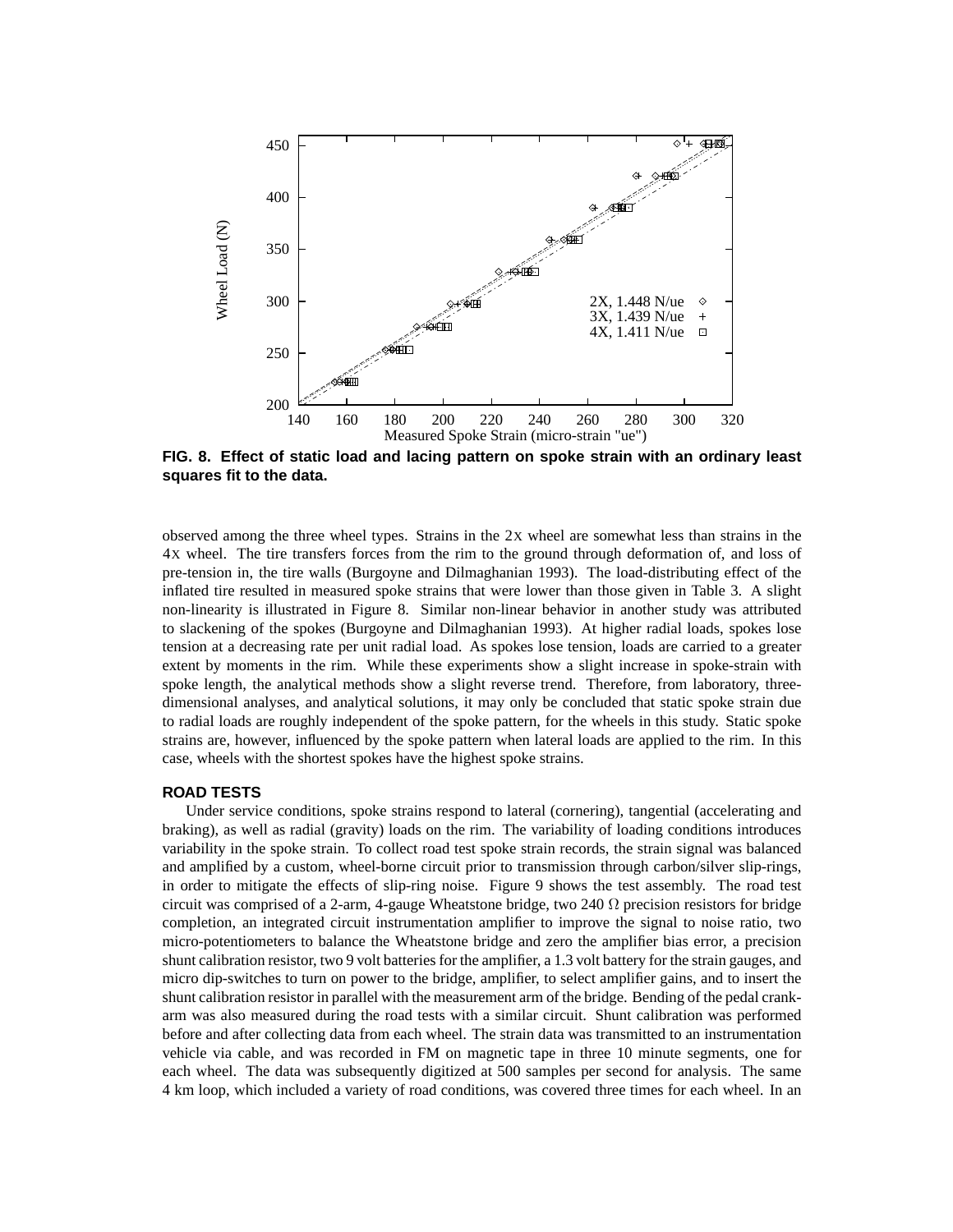

**FIG. 9. Wheel-borne road test circuit, showing instrumentation amplifier, slip-rings, and battery supply.**

effort to record the largest reasonable variation in spoke strains, obstacles, such as potholes, were not avoided. Figure 10 illustrates the nature of the spoke strain under actual riding conditions. Negative strain indicates a prestress loss. The total weight of the bicycle and rider was 930 N.



**FIG. 10. Measured spoke strain time history during actual riding conditions.**

## **DATA REDUCTION**

Due to the random nature of the strain records, segments of the records corresponding to a single wheel revolution were averaged for each wheel. Only portions of the digitized records that contained smooth and periodic spoke strains were averaged. Bias errors were subtracted before averaging. The average strain over a single revolution is plotted in Figure 11. The small oscillations with a 40° period are attributed to the four-spoke grouping, which is characteristic of 36-spoke wheels. Also shown in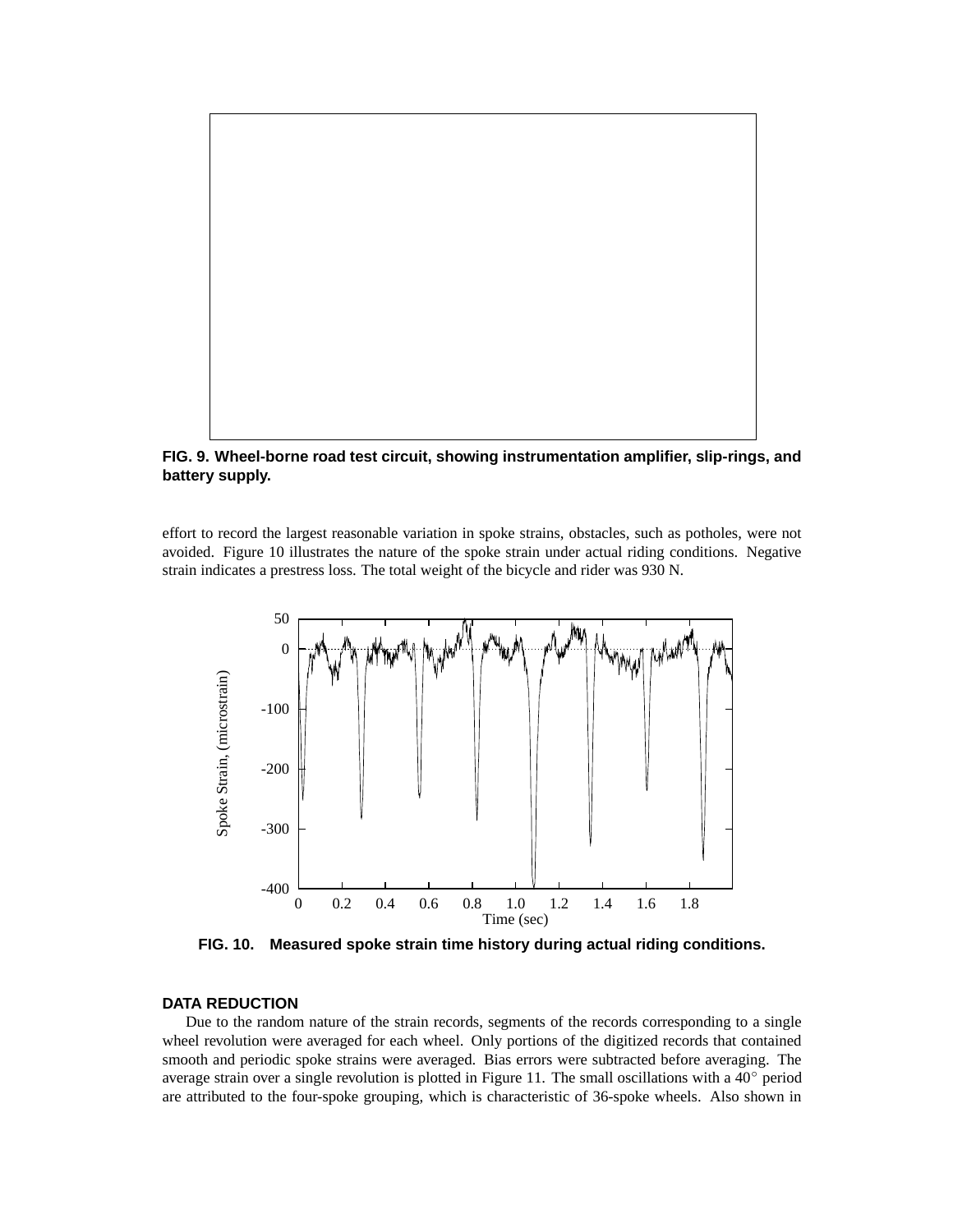

**FIG. 11. Average strain of a right pulling spoke as it circles the wheel under actual riding conditions.**

Figure 11 is the result of Hetenyi's analysis for a distributed load applied to the rim (to account for the effect of the tire).

To simulate the transfer of load between the ground and the rim (through the deformed tire) in Hetenyi's analytic model, five (fictitious) point loads were applied symmetrically over a twenty degree arc of the rim. Since the load distributing effect of the tire, through deformation of the tire side-walls, could not be measured easily during road tests, the three interior loads,  $P_i$ , were assumed to be equal, with two smaller out-lying point loads,  $P_o$ , equal to each other. For a given total load,  $3P_i + 2P_o$ , the maximum rim deflection depends on the ratio  $(P_o/P_i)$ . This ratio was selected to reproduce the measured spoke strains of the 3x wheel from the static laboratory experiments (1.439 N/ $\mu \epsilon$ ), which resulted in  $(P_o/P_i) \approx 0.77$ .

The weak dependence of strain on the spoke pattern is predicted by both linear analytical solutions and the low-level static tests. Changes in spoke length and spoke pattern (in the range of values in this study) do not influence Hetenyi's results or a elastic frame analysis significantly. Pippard's studies on spoked wheels with high foundation to rim stiffness ratio  $(R_r^4 k/(E_r I_{zz}) \approx 2000)$ , and nearly radial spokes ( $\alpha$  < 10°) show that spoke tensions are significantly sensitive ( $>$  5%) to  $\alpha$  only under loads tangential to the rim (accelerating and braking) (Pippard and Francis 1932; Pippard and White 1932). Spoke strains decrease with increasing  $\alpha$  under tangential loads (Table 3, Pippard and White 1932) and lateral and torsional loads are typically low under steady pedaling in a straight line. Laboratory tests and analysis show that changes in the spoke strain sensitivity to radial loads are  $15\mu\epsilon/kN$  from one wheel to another. Similar variations shown in Figure 11 are probably due to variations in the loading conditions. Lateral and tangential static loads on the rim are typically small during steady cycling.

#### **SPOKE STRAIN STATISTICS AND FATIGUE LIFE ASSESSMENT**

To evaluate the cumulative probability distribution (CDF) of spoke strain cycles,  $F_{\epsilon}(\epsilon_{i})$ , the magnitude of the maximum strain cycle,  $\epsilon$ , was extracted for each wheel revolution,  $i$ ,  $(i = 1 \dots N_{test})$ , and sorted in order of increasing  $\epsilon$  ( $\epsilon_1$  < ... <  $\epsilon_i$  < ... <  $\epsilon_{N_{test}}$ ). The CDF of the spoke strain is  $F_{\epsilon}(\epsilon_i) = i/(N_{test} + 1)$ , and is illustrated in Figure 12. The averages and sample standard deviations (std. dev.) of these distributions are given in Table 4. The extreme measured spoke strains were about 600  $\mu\epsilon$ , which corresponds to a spoke stress range of 150 MPa. These stress cycles were probably due to traversing a pothole, which were not avoided in the road tests.

The number of cycles to fatigue failure,  $N$ , for a constant stress range,  $S$ , is assumed to be a log-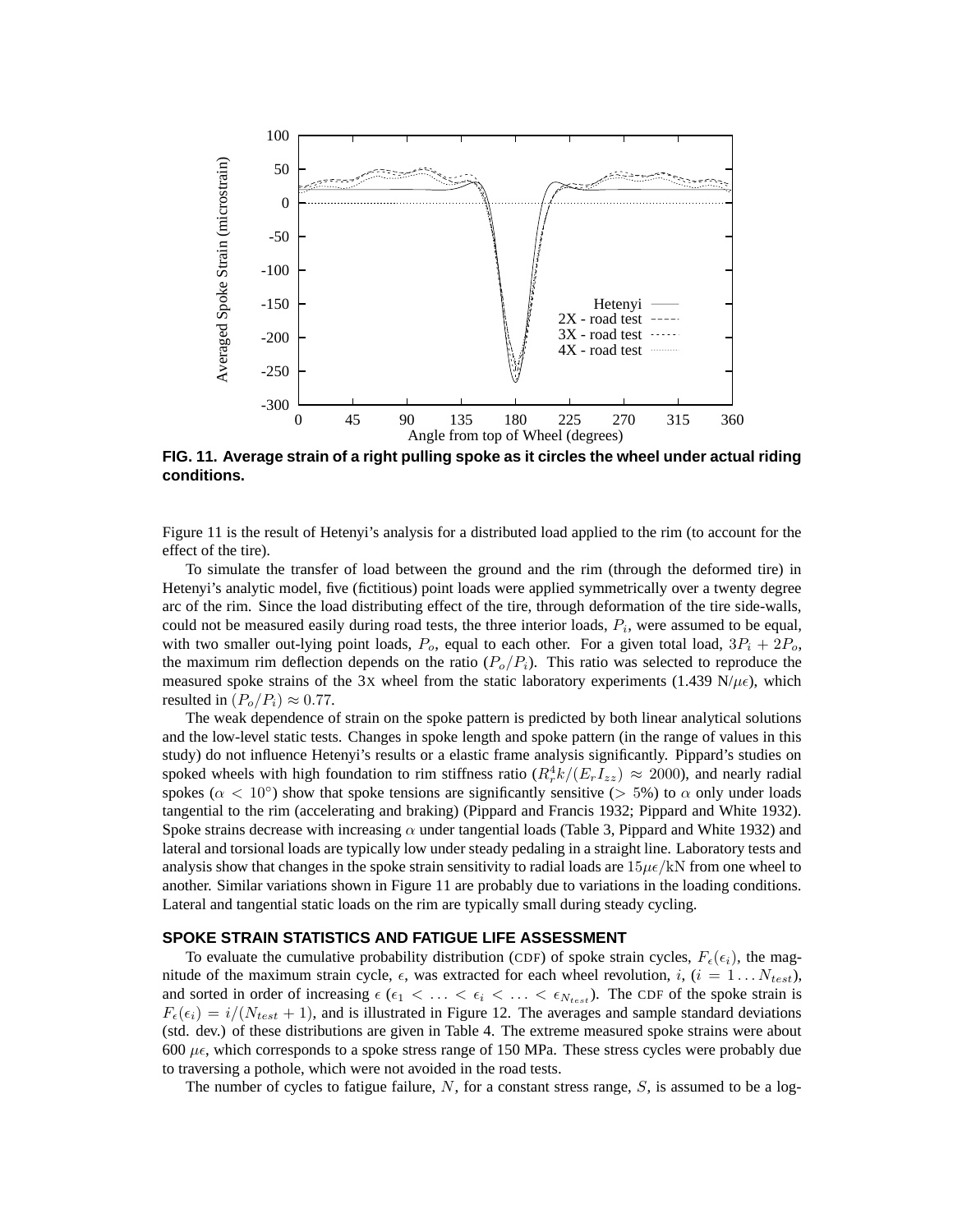

**FIG. 12. Cumulative distribution function of spoke strain cycle amplitudes.**

| $N_{test}$ | average $\epsilon$ | std. dev. $\epsilon$ |
|------------|--------------------|----------------------|
| (cycles)   | $(\mu \epsilon)$   | $(\mu \epsilon)$     |
| (2)        | (3)                | (4)                  |
| 1087       | 342                | 82                   |
| 901        | 349                | 76                   |
| 551        | 317                | 74                   |
|            |                    |                      |

**TABLE 4. Statistics of the Spoke Strain** CDF**.**

normally distributed random variable (Fuchs and Stephens 1980, Pope 1959), which satisfies the relation

$$
\log S = a \log N + b. \tag{10}
$$

In other words,  $N = 10^{b/a} S^{1/a}$ . Equation 10 presumes that there is no threshold stress range below which no fatigue accumulates. This assumption is conservative since very low stress cycles usually do not contribute to the accumulation of fatigue damage. In 1984 and 1985, fatigue tests on stainless steel bicycle spokes were carried out for Wheelsmith, Inc. at Stanford University. Constant cycle tests were conducted with pre-tensioning stresses of 174 MPa, 250 MPa, 343 MPa, 347 MPa, 424 MPa, and 501  $MPa$ . Any correlation between the cycles to failure,  $N$ , and the pre-tensioning stress was obscured by random variations in N. The parameters  $a$  and  $b$  were determined from a least squares fit of fatigue data from 76 stainless steel bicycle spokes, shown in Figure 13 (using  $N$  as the dependent variable (Rice 1985)). Variations in the (dependent) variable N due to stress cycles of a constant amplitude,  $S$ , are modeled by the normally distributed random variable b, with average  $\bar{b}$ , and coefficient of variation  $V_b$ . For the data shown in Figure 13,  $a=-0.30 \log(MPa)/log(cycle)$ ,  $b=4.12 \log(MPa)$ ,  $V_b=0.017$ . Using this data, the coefficient of variation of  $N$  is 0.74, for any constant value of  $S$ . This data is unique to the spoke material, the spoke geometry, and the spoke's particular stress concentrations. In 68 spokes the failure occurred at the cold-worked elbow; in the remaining 8 spokes the failure occurred at the threads.

The smallest stress cycle in the fatigue tests was 174 MPa, whereas the stress range from the road test data was 20 MPa to 150 MPa. Hence, the fatigue data was extrapolated to the low stress range. (To have tested a single sample at 40 MPa would have required over a year of continuous testing at 10 cycles per second, and an unwarranted use of facilities.) Assuming a linear fatigue damage accumulation model, each stress cycle of stress range S contributes  $1/N(S)$  to fatigue failure. For example, each cycle at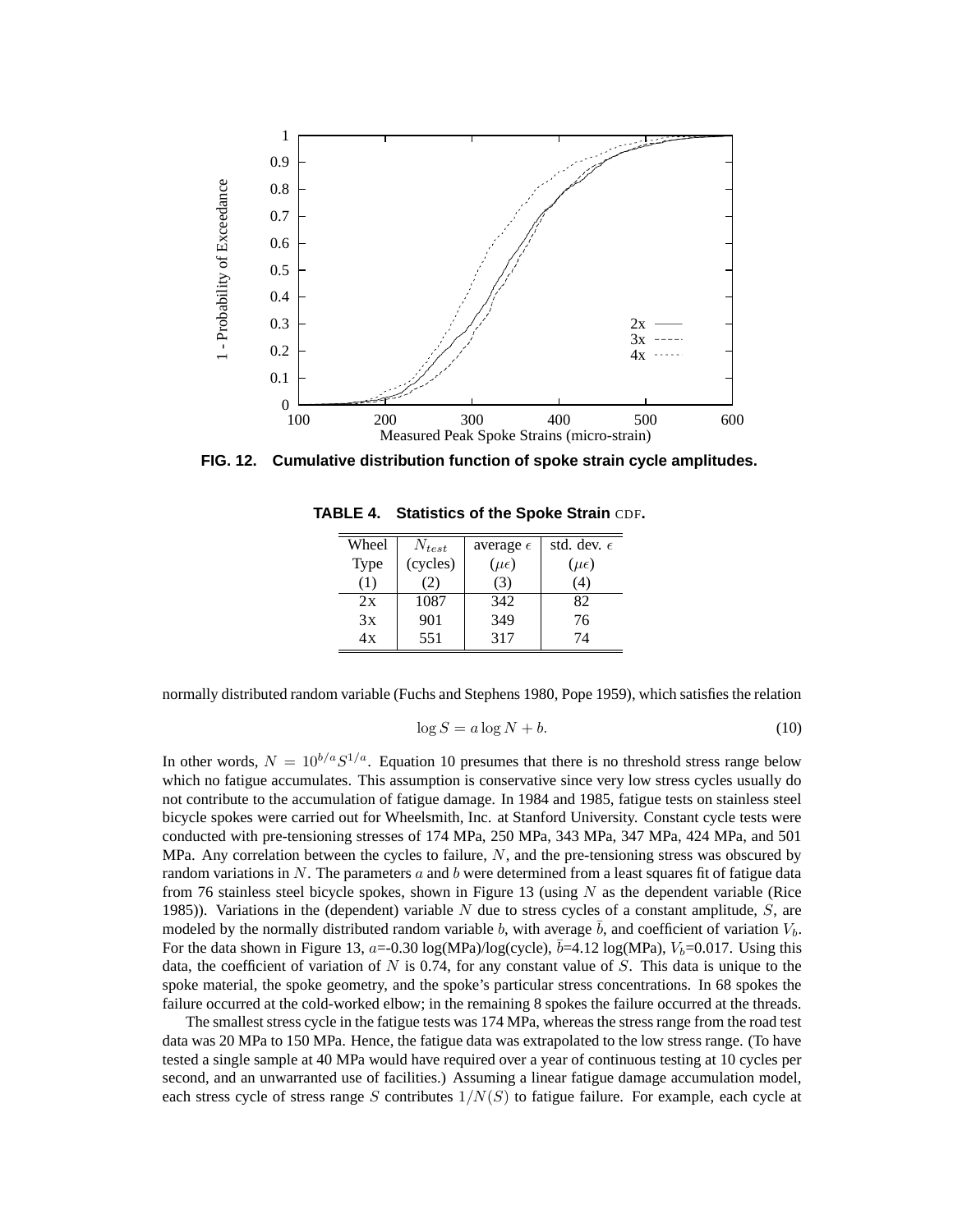

the largest spoke stress cycle (150 MPa) shortens the remaining fatigue life by about one one-millionth of the total fatigue life, on average. The linear fatigue damage accumulation model neglects interaction between cycles of different stress levels in complex loading histories (Yen 1969). Because the fatigue loading cycles are regular and of a roughly uniform amplitude, a linear fatigue damage accumulation model is applicable to spoke fatigue (Fuchs and Stephens 1980). In  $N_{life}$  wheel revolutions, the number of cycles of stress in the interval  $[S_i, S_{i+1}]$  is given by  $n_i = N_{life}/(N_{test} + 1)$ , where  $S_i = E_s \epsilon_i$  and  $\epsilon_i$  is the  $i^{th}$  element of the set of ordered spoke strains. A *damage index*, D, is defined by

$$
\mathcal{D} = \sum_{i=1}^{N_{test}} \frac{n_i}{N(S_i)},\tag{11}
$$

which can be expressed as

$$
\mathcal{D} = 10^{b/a} E_s^{-1/a} \frac{N_{life}}{N_{test} + 1} \sum_{i=1}^{N_{test}} \epsilon_i^{-1/a},\tag{12}
$$

and is a log-normally distributed random variable. The probability of fatigue failure,  $P_f$ , is the probability that D exceeds  $\mathcal{D}_f$ ,  $P_f = \Phi((\log \mathcal{D}_f - E[\log \mathcal{D}])/\sigma_{\log \mathcal{D}})$ , where  $\Phi$  represents the standard normal CDF, E is the expectation operator, and  $\sigma_{\log D}$  is the standard deviation of D, which follows directly from Equation 12. For fatigue stress cycles of constant amplitude  $\mathcal{D}_f = 1.0$ . In fatigue tests with ascending stress amplitudes, failure is often observed when  $\mathcal{D}_f > 1$ , and with descending stress amplitudes  $\mathcal{D}_f$  < 1 (Pope 1959). A conservative value of  $\mathcal{D}_f$  of 0.3 has been recommended for random in-service fatigue loadings (Leve 1969).

Cycles with the largest spoke strain have the largest contribution to  $P_f$ . The CDF of spoke strain for the wheels entire life,  $(F_{\epsilon}(\epsilon_i)$  for  $N_{life}$  cycles) is assumed to be equal to the measured  $F_{\epsilon}(\epsilon_i)$  for  $N_{test}$  cycles. This assumption leads to an underestimate for  $P_f$ , but extrapolation of irregular measured CDF's is tenuous. Figure 14 illustrates the sensitivity of the likelihood of spoke fatigue failure with respect to service life. Relationships for  $\mathcal{D}_f = 0.3$  and  $\mathcal{D}_f = 1.0$  are shown. In evaluating Equation 12 for Figure 14, the measured spoke strains for all three wheels were combined. For a standard bicycle wheel, 472 cycles corresponds to 1 km. Riding across the continental United States corresponds to 3.8 million cycles. Riding 50 km every day for one year corresponds to 8.6 million cycles. This study shows that bicycle wheels intended for mileage comperable to a cross-country excursion are very reliable with respect to radial fatigue loads.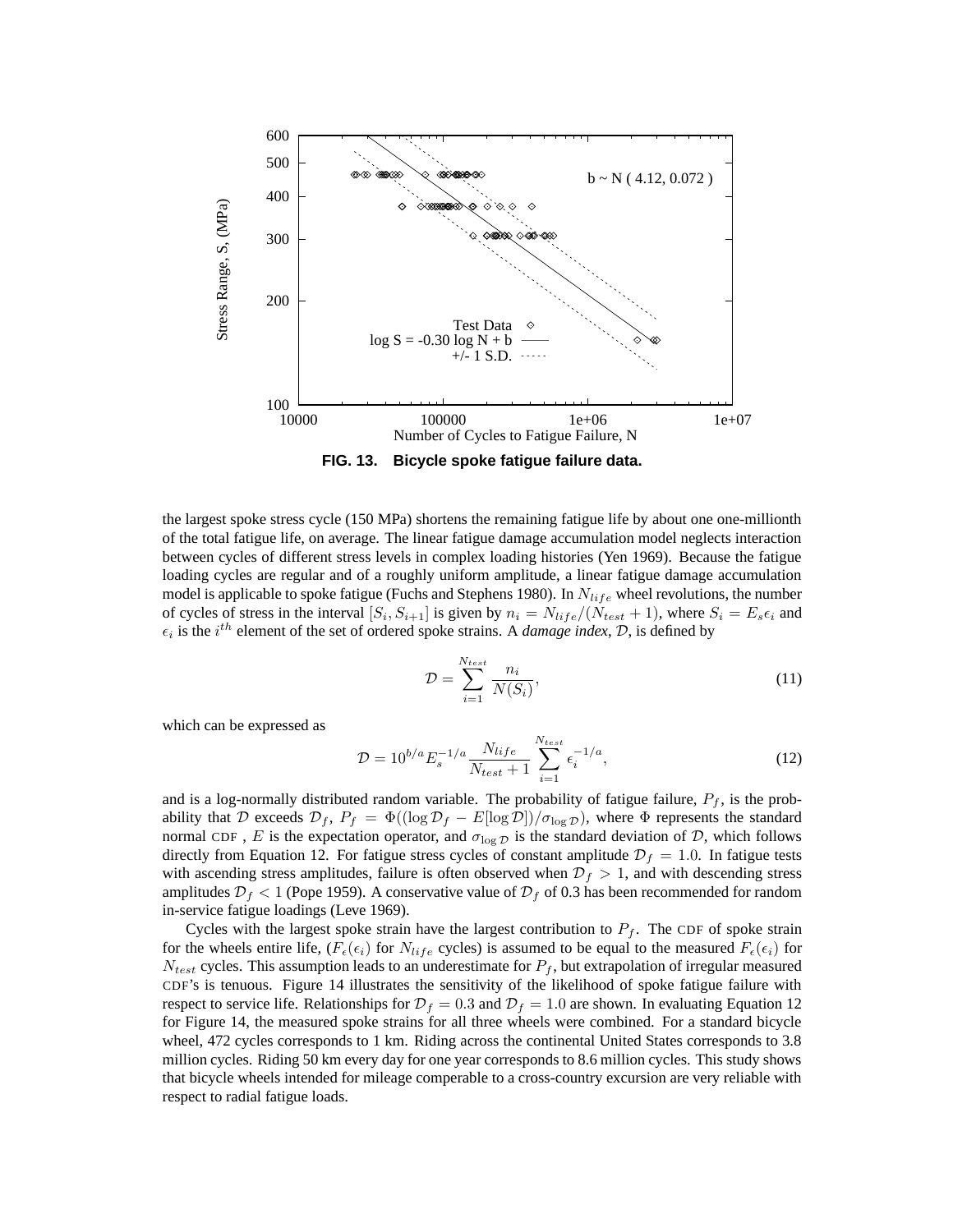

**FIG. 14. Increase in the probability of spoke failure with service life.**

Since the failure of one spoke renders the wheel un-serviceable, the spoke system is considered to be a series system of  $N<sub>s</sub>$  elements with identically distributed fatigue resistances. If the spoke fatigue resistances are perfectly correlated, then the probability of fatigue failure for the wheel is  $P_f$  for a spoke. If the spoke fatigue resistances are uncorrelated, then probability of fatigue failure for the wheel is  $1-(1-P_f)^{N_s}$ . If  $P_f$  for a spoke is 0.001 then the failure probability for a 36 spoke wheel is between 0.001 and 0.035.

## **CONCLUSIONS**

Requirements of strength, stiffness, and low weight are satisfied in bicycle wheels by combining a light-weight rigid rim with pre-tensioned wire spokes. In many rear wheels very high pre-tension stresses in half the spokes are required to maintain an asymmetrical shape. The radial, lateral, and tangential stiffness of wheels with various spoke sizes, spoke geometries and rim stiffnesses is presented. The behavior of bicycle wheels subjected to static radial loads can be accurately modeled by idealizing the system of interlacing spokes as a linear elastic foundation of uniform stiffness per length of circumference. The spoke pattern affects the over-all radial stiffness of the wheel more than it affects the spoke strains. From a theoretical analysis, a numerical analysis, static experimental analysis, and in-service measurements, the spoke strains appear to be insensitive to the pattern of the spoke lacing. From a numerical analysis, the spoking pattern has the greatest impact on the spoke strains when the wheel is subjected to large lateral loads, such as during cornering. In this case, wheels with longer spokes have lower strains than do wheels with shorter spokes. Small variations in measured spoke strains between the wheel types under actual riding conditions, are attributed to variations in un-measured loads. The extreme spoke stress cycles in the road test experiments were on the order of 150 MPa. Each cycle at this stress level shortens the remaining fatigue life by one one-millionth of the total fatigue life. Larger stress cycles, due to large lateral loads, for instance, could shorten the fatigue life considerably. Future work could therefore be directed toward:

- Measurements of spoke strains due to high lateral loads, and,
- Non-linear modeling of spoked wheels subjected to spoke-slackening loads.

The fatigue resistance of the spokes, the spoke diameter, the arrangement of the spokes, and the stiffness of the rim influence wheel stiffness and fatigue life. Wheels with 2X, 3X, and 4X spoke patterns all have similar spoke strains when subjected to radial loads. The fatigue resistance of spoked wheels to steady cycling loads is very high for most typical service conditions.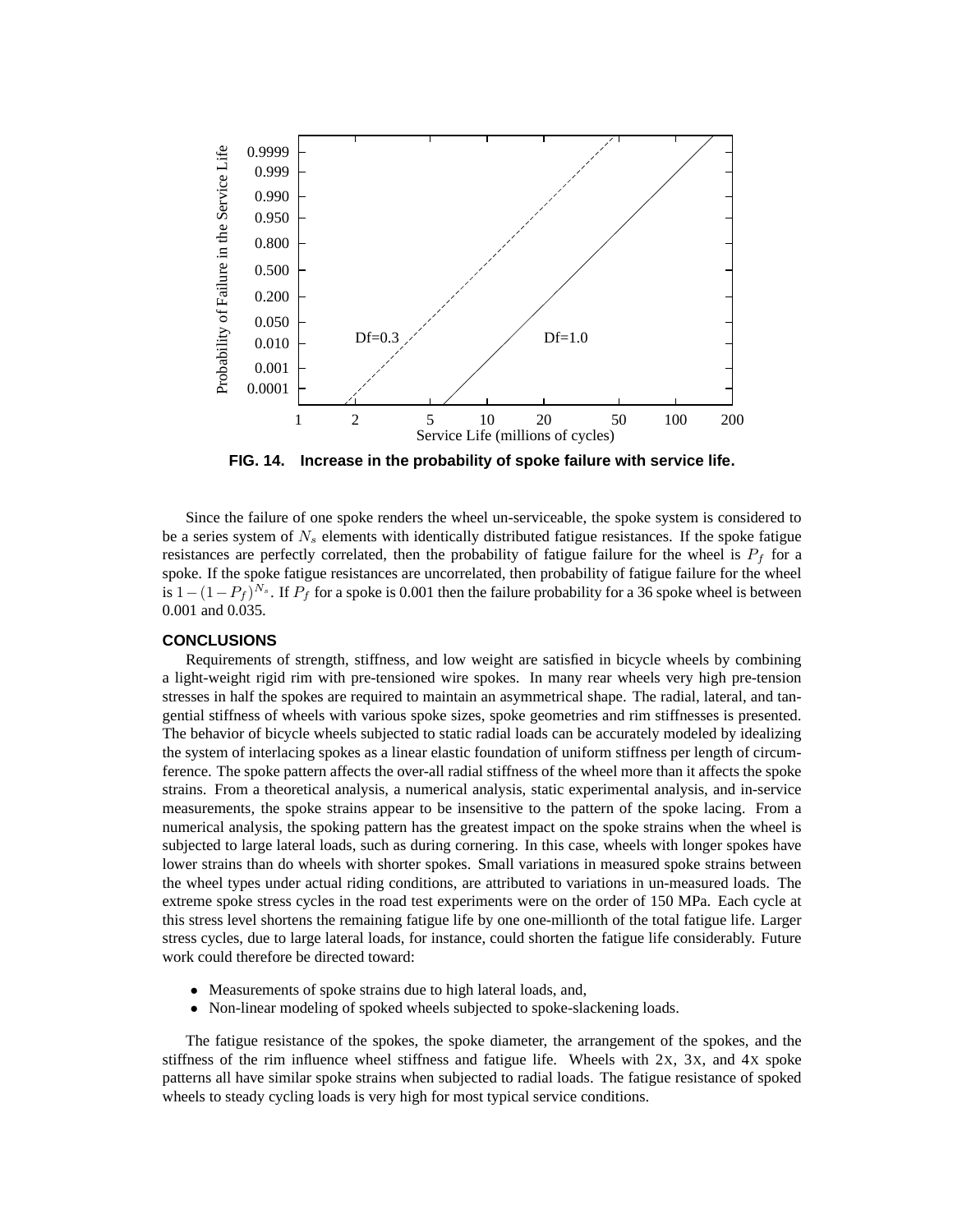## **ACKNOWLEDGMENTS**

The results of a detailed study by C.J. Burgoyne and R. Dilmaghanian (1993) shed insight into the elastic behavior of spoked bicycle wheels. The guidance of Professor Robert Mark of Princeton University, and the technical assistance of Rod Rowland, formerly of Princeton University, were invaluable in carrying out the experiments described in this paper. The author is grateful for conversations with Jim Papadopoulos regarding the road test data. Bob Flower of Bike Tech Magazine and Jon Hjertberg of Wheelsmith, Inc. graciously provided test specimens for the original study and fatigue data.

## **APPENDIX I. REFERENCES**

Burgoyne, C.J. and Dilmaghanian, R. (1993) "Bicycle Wheel as Prestressed Structure." *Journal of Engineering Mechanics,* 119(3), pp. 439-455.

Fuchs, H.O. and Stephens, R.I. (1980) *Metal Fatigue in Structures.* New York: John Wiley and Sons.

Gavin, H.P. (1986) "Spoked Bicycle Wheels: A Comparative Experimental and Finite Element Analysis of Static and Dynamic Characteristics of Bicycle Wheels with Variable Spoking Patterns." *Undergraduate Thesis*, Dept. of Civil Eng., Princeton University, Princeton, N.J.

Hetenyi, M.I. (1956) *Beams on Elastic Foundation.* University of Michigan Press, Ann Arbor, MI. pp. 156–163.

Leve, Howard L. (1969) "Cumulative Damage Theories." in *Metal Fatigue: Theory and Design.* A.F. Madayag ed. New York: John Wiley and Sons.

Pippard, A.J.S., and Francis, W.E. (1931) "The stresses in a radially-spoked wire wheel under loads applied to the rim." *Philosophical Magazine,* 7(11), 233-285.

Pippard, A.J.S., and Francis, W.E. (1932) "The stresses in a wire wheel under side loads on the rim." *Philosophical Mag.,* 7(14), 436-445.

Pippard, A.J.S., and White, M.J. (1932) "The stresses in a wire wheel with non-radial spokes under loads applied to the rim." *Philosophical Mag.,* 7(14), 209-233.

Pope, Joseph Albert. (1959) *Metal Fatigue.* London: Chapman and Hall.

Price, D. and Akers, A. (1985) "Stiffness Characteristics of Bicycle Wheels." *Bike Tech.* Emaus, PA: Rodale Press. Vol. 4, No. 3, June 1985. pp 1-7.

Rice, Richard C. (1985) "Fatigue Data Analysis." in *Metals Handbook.* 9th Edition, Vol. 8 (Mechanical Testing), Metals Park, Ohio: American Society for Metals.

Yen, Charles S. (1969) "Interpretation of Fatigue Data." in *Metal Fatigue: Theory and Design.* A.F. Madayag ed. New York: John Wiley and Sons.